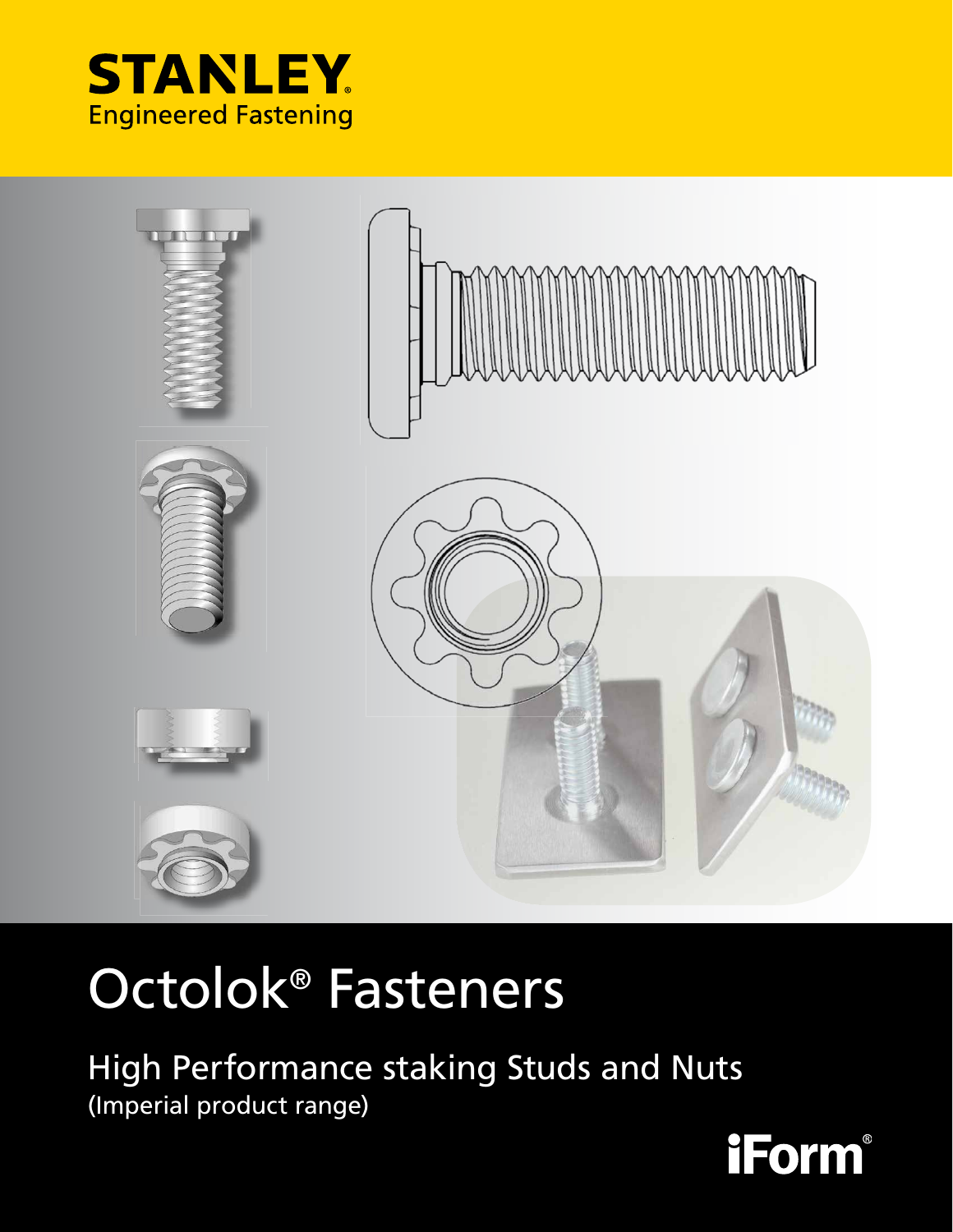## **Octolok® High Performance staking Studs and Nuts**

Octolok® studs and nuts are Grade strength fasteners designed to provide external or internal threads in the most demanding applications including light gauge sheet materials.

Octolok® fasteners improve quality & reliability, simplify production processes and reduce the cost of assembly. Octolok® fasteners can replace weld-studs and eliminate painting/plating costs.

Octolok® fasteners are placed into drilled or pre-punched holes of a specific diameter recom mended for each size fastener. A press applied force drives the 8 lobe forming feature into the application material forcing the material to flow into the fastener retention groove delivering excellent torque-to-turn performance whilst the retaining ring provides superior push-out values. Octolok® fasteners can be placed manually one at a time or the assembly process can be automated.

## **Octolok**<sup>®</sup> 8 lobe symmetrical configuration **by Assembly Applications**

- Superior torque-to-turn & vibration resistance
- Increased push-out value performance
- Utilize existing 6 lobe clinch stud press/tooling

## **Installation can be automated**

• High speed installation reduces assembly cost

## **Heat treated to SAE standard/ISO class**

• High strength can allow reduction in fastener diameter for lower cost assembly

## **Available in imperial and metric sizes**

• Suitable for all markets - manufactured to customer requirements

## **Available in assorted coatings/fi nishes**

• Ready to use, no re-plating or painting required





Cross section of material flow after completed installation





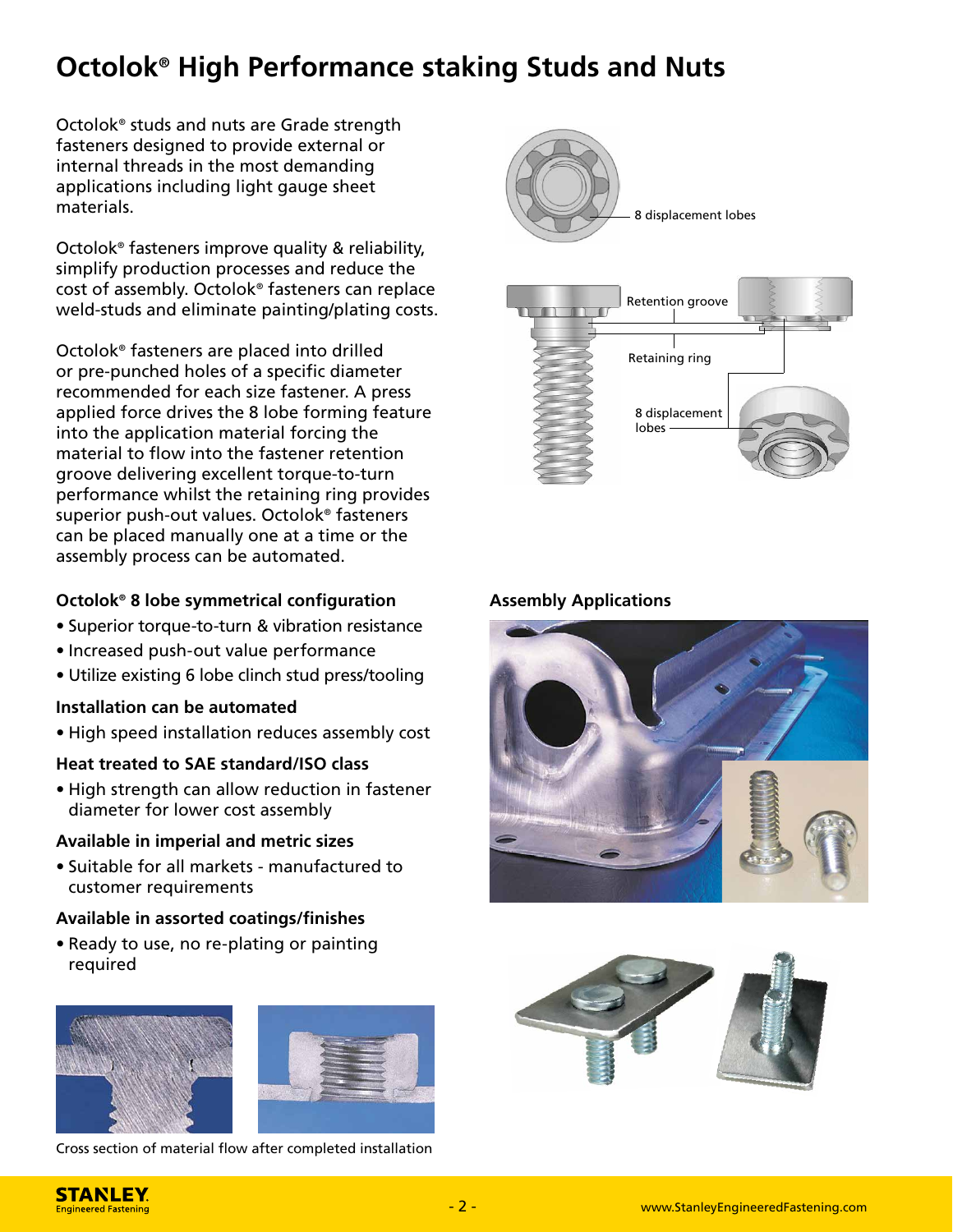## **Octolok® Studs Dimensional & Performance Data**





Material: Carbon steel SAE J429 Surface: as required

Underhead shape and dimensions controlled by manufacturer to meet performance requirements.

Performance data shown are typical results obtained under laboratory conditions. Tests were conducted after staking studs into low carbon steel with a maximum hardness of Rockwell B70. It is recommended that each application be tested individually for precise values. For performance in materials other than steel, individual testing is a requirement. This data is not to be considered a specification.

Contact a STANLEY Engineered Fastening application specialist for design assistance.

| <b>Thread</b><br>Size* | øC    | D     | E.   | Material<br>Thickness |      | Recommended<br><b>Hole Size</b> | Approx.<br>Staking<br>Force | Approx.<br>Pushout | Approx.<br>Unsupported<br><b>Torsional</b><br>Resistance |
|------------------------|-------|-------|------|-----------------------|------|---------------------------------|-----------------------------|--------------------|----------------------------------------------------------|
|                        | ±.010 | ±.005 | ref. | min.                  | min. | max.                            | <b>Tons</b>                 | lbs                | in.lbs                                                   |
| #8                     | .350  | .060  | .060 | .036 (20 Ga)          | .178 | .182                            | 1.6                         | 205                | 45                                                       |
|                        |       |       | .095 | .060(16 Ga)           |      |                                 | 2.0                         | 410                | 45                                                       |
|                        |       |       | .060 | .036 (20 Ga)          |      |                                 | 2.0                         | 255                | 70                                                       |
| #10                    | .370  | .070  | .095 | .060(16 Ga)           | .206 | .210                            | 2.4                         | 515                | 70                                                       |
|                        |       | .090  | .060 | .036 (20 Ga)          | .272 |                                 | 3.0                         | 280                | 85                                                       |
| 1/4"<br>.470           |       |       | .095 | .060(16 Ga)           |      | .276                            | 3.5                         | 655                | 160                                                      |
|                        |       |       | .135 | .090 (13 Ga)          |      |                                 | 4.2                         | 1250               | 160                                                      |
|                        |       | .110  | .095 | .060(16 Ga)           | .333 |                                 | 3.9                         | 695                | 290                                                      |
| 5/16"                  | .600  |       | .135 | .090 (13 Ga)          |      | .337                            | 5.3                         | 1330               | 390                                                      |
|                        |       |       | .180 | .120(11 Ga)           |      |                                 | 6.0                         | 2780               | 390                                                      |
| 3/8"                   |       | .130  | .135 | .090 (13 Ga)          | .400 |                                 | 6.3                         | 1440               | 490                                                      |
|                        | .690  |       | .180 | .120 (11 Ga)          |      | .404                            | 9.0                         | 3090               | 490                                                      |
|                        |       | .175  | .135 | .090 (13 Ga)          | .533 |                                 | 6.0                         | 1750               | 740                                                      |
| $1/2$ "                | .950  |       | .180 | .120 (11 Ga)          |      |                                 | .536                        | 9.0                | 3300                                                     |

all dimensions in inch \*Other sizes not shown may be available on request.

### **Octolok® Clinch Stud Staking Die - Dimensional Data**

Material: D2 or equivalent Heat treat: Rc 56-60



| <b>Thread</b><br><b>Size</b> | A<br>±.001 | B<br>±.001 | C<br>±.005 | Е<br>$+.000/-.002$ | F<br>±.005 |
|------------------------------|------------|------------|------------|--------------------|------------|
| #8                           | .168       | .182       | .050       |                    |            |
| #10                          | .194       | .210       | .060       | .750               | 2.000      |
| 1/4"                         | .254       | .276       |            |                    |            |
| 5/16"                        | .317       | .337       | .070       | 1.000              |            |
| 3/8"                         | .379       | .404       |            |                    |            |
| $1/2$ "                      | .504       | .536       | .080       | 1.250              | 3.000      |

all dimensions in inch